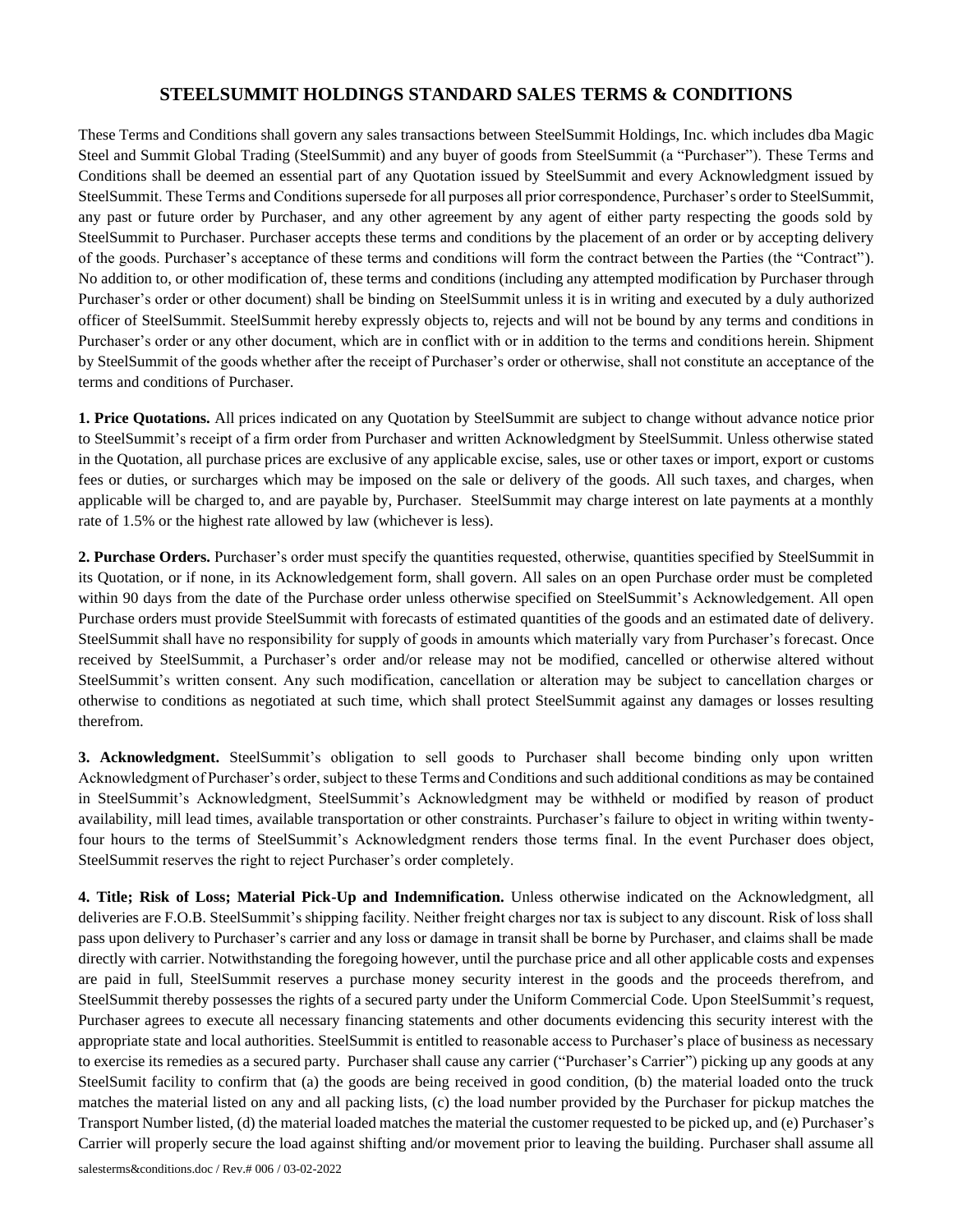responsibility for any load that is picked up in error or delivered to the wrong location. The protection, placement and securement of the load and condition of equipment is the sole responsibility of Purchaser's Carrier and its authorized driver, and Purchaser shall bear all liability associated with Purchaser's Carrier's negligence or willful misconduct in carrying out such responsibility. Purchaser hereby agrees to indemnify and hold SteelSummit, and its employees, customers, agents and affiliates, harmless from and against any and all liability, losses, costs, damages, attorneys' fees and other expenses (including with-out limitation any personal injury, including death, or damage to property, including the shipment) sustained or incurred by reason of, in connection with or as a result of Purchaser's or Purchaser's Carrier's (i) negligence in loading, unloading or transporting this shipment, (ii) failure to comply with any prevailing industry good practices or applicable laws (including without limitation any laws relating to transportation safety), or (iii) breach of any provision of this Section 4.

**5. Delivery.** All delivery times are calculated from the date of SteelSummit's receipt of a firm order or release from Purchaser. Purchaser is expected to take delivery of the goods at SteelSummit's shipping facility within 5 business days after the date Purchaser is notified of the availability of goods. Failure to take delivery on time will subject Purchaser to (a) reasonable storage fees, or (b) SteelSummit's right to sell the goods to other customers, unless there is a mutually agreed upon written extension. Notwithstanding the foregoing, SteelSummit reserves the right to ship without further notification at any time after the five (5) day period. If the purchase is made pursuant to an open Purchase order, Purchaser must specify the quantity released.

**6. Delivery Schedules.** SteelSummit shall endeavor to meet the delivery schedule requested by Purchaser provided however, that Purchaser shall give SteelSummit sufficient notice. SteelSummit will not be obligated to ship the goods if sufficient notice of quantities and instructions are not given; if the quantity of the goods is disproportionate to the scheduled quantities; if the quantity exceeds estimates provided by Purchaser to which SteelSummit has agreed in writing; or in SteelSummit's sole judgment, the quantity is disproportionate to the total quantity stated in the Contract or is more than ten percent / 5,000 pounds (whichever is greater) of the estimated or forecasted quantities provided in Purchaser's order. The reasonableness of notice shall be determined by SteelSummit based on availability of the goods and delivery capability and SteelSummit's other commitments. All shipping dates (including firm shipping dates) may change as a result of circumstances over which SteelSummit has no control, for example, extended mill lead times, or transportation constraints.

**7. Transportation Cost.** Unless specifically referenced in the Quotation, this contract is based on present freight rates and is subject to all present and future surcharges. If applicable, freight rates are also subject to future tariffs, fuel surcharge, import and export duties, border taxes and similar imposts, and taxes which shall be solely at the cost and risk of Purchaser. If any such rates or charges are included in the Quotation price (whether shown as a separate charge or not) and shall be increased pending delivery, Purchaser shall pay such increased rates or charges in addition to the Quotation price of the contract.

**8. Inspection/Returns.** All claims for rejected goods will be handled in accordance with General Claim Policy of Steel Summit Holdings, a copy of which is available on SteelSummit's website ("Claim Policy").

**9. Credit.** Purchaser's order is subject to the limit of Purchaser's credit determinable at any time and from time to time by SteelSummit, affecting the whole or any unfulfilled portion of this contract. SteelSummit, in its sole opinion, may at any time, modify or cancel the credit of Purchaser both as to time and amount, and may demand payment in cash before shipment or delivery of the whole or any part of the goods without affecting the obligation of Purchaser to complete the contract. Failure of the Purchaser to make any such payment after demand, may, at option of SteelSummit, be deemed a default of the entire contract.

**10. Default and Purchaser's Impairment.** SteelSummit may delay shipment, reduce quantities shipped, or terminate the Contract if (i) Purchaser fails to make any payment promptly when due or otherwise fails to comply with the Contract or SteelSummit's standard credit terms, (ii) Purchaser ceases to conduct its operations in a normal course of business, (iii) Purchaser is or becomes unable to pay its obligations as they mature, (iv) any proceeding under the Bankruptcy Code or any other insolvency laws is brought by or against Purchaser, (v) a receiver for Purchaser is appointed or an application for a receiver is filed, (vi) Purchaser makes an assignment for the benefit of creditors, or (vii) Purchaser fails to provide adequate assurance of future performance within thirty (30) days after demand by SteelSummit (which will be a repudiation by Purchaser of the unperformed portion of the Contract). In the event of such termination or reduction in the quantities shipped, Purchaser shall be liable to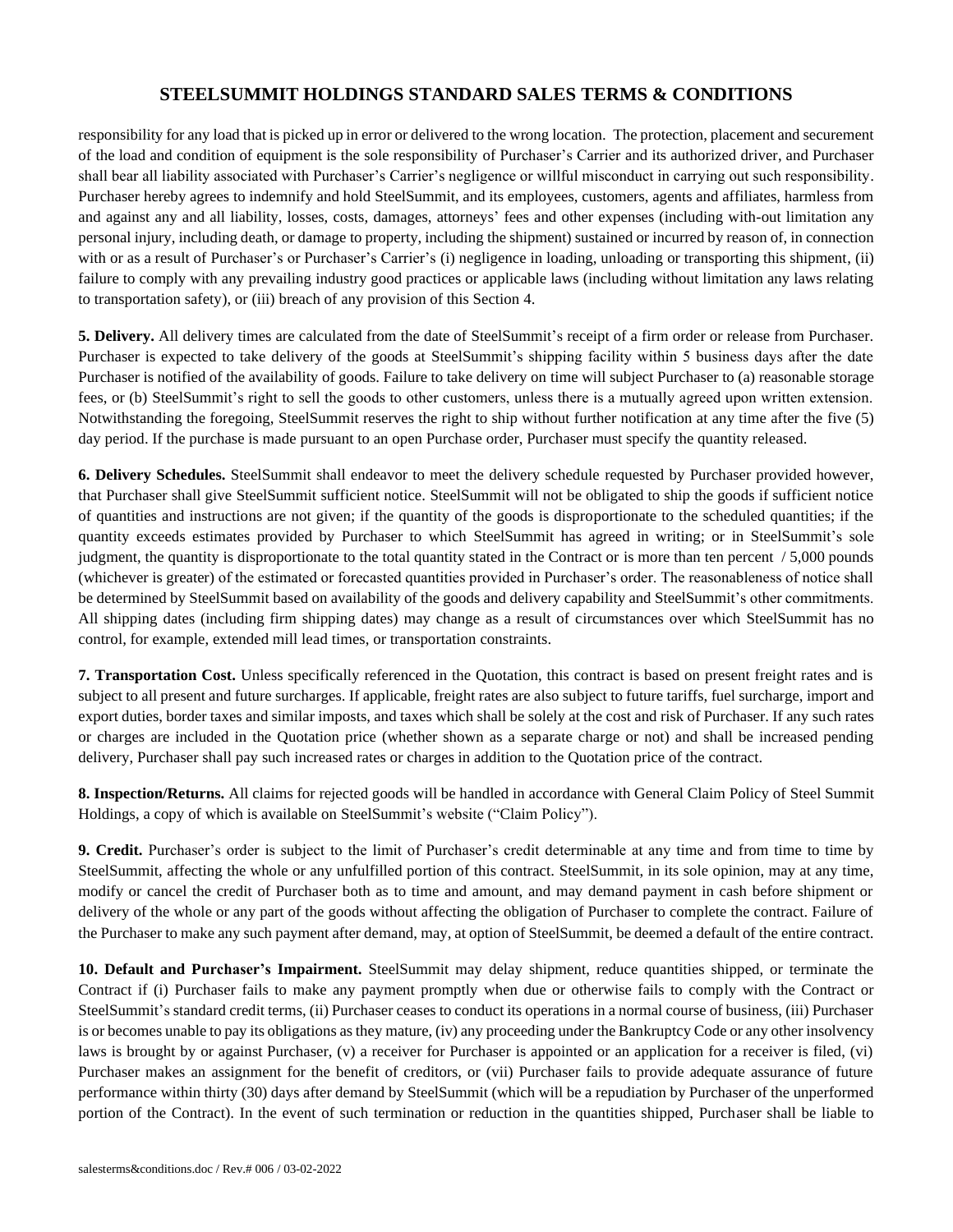SteelSummit for any and all damages sustained by SteelSummit as a result of the defaults which gave rise to the termination or reduction in the quantities of shipment.

**11. Waiver of Setoff.** Purchaser shall have no right to set off money owed by SteelSummit to Purchaser against sums owed by Purchaser to SteelSummit without first obtaining SteelSummit's written consent to setoff.

**12. Warranty/Claims.** Subject to standard manufacturing variations, SteelSummit warrants that the goods will conform in all material respects to the description and specification of the goods set forth on the face of the Quotation (the "Warranty"). Purchaser acknowledges and agrees that as a steel service business, SteelSummit does not have full control of all steel manufacturing processes and that all goods shall be subject to tolerances and variations consistent with usages of the trade and published industry standards concerning dimension, weight, straightness, section, composition and mechanical properties, normal variations in surface, internal conditions and quality, deviations from tolerances and variations consistent with practical testing and inspection methods, and regular mill practices concerning over and under shipments. It is Purchaser's responsibility to determine whether the Purchase order specification is adequate for its intended use. THERE ARE NO WARRANTIES WHICH EXTEND BEYOND THESE WARRANTIES AND STEELSUMMIT EXPRESSLY DISCLAIMS ALL OTHER WARRANTIES, WHETHER EXPRESS OR IMPLIED, OR ARISING BY OPERATION OF LAW, INCLUDING BUT NOT LIMITED TO, ANY WARRANTY OF MERCHANTABILITY OR FITNESS FOR ANY PARTICULAR PURPOSE.

**13. Warranty Remedies.** No claim for damages on account of the breach of the Warranty shall be allowed unless SteelSummit is first given notice within five (5) business days of material usage after delivery of the goods and allowed an opportunity to inspect the goods. In the event any goods fail to comply with the Warranty, Purchaser may return the defective goods to SteelSummit, freight prepaid at SteelSummit's discretion. Provided however, goods for which damages are claimed, for nonconformance or otherwise, shall not be returned, repaired or replaced without SteelSummit's written consent. Purchaser's sole and exclusive remedy for the non-conformance of any good with the Warranty shall be, at SteelSummit's election, (i) SteelSummit repairs or corrects the non-conformance or defect consistent with SteelSummit's Quality Assurance Claims Policy, (ii) SteelSummit furnishes Purchaser, without charge and FOB the Purchaser's facility, with a replacement for the nonconforming or defective good, or (iii) SteelSummit reimburses Purchaser for the purchase price of the non-conforming good. SteelSummit shall not be liable for defects caused by abuse or misuse of its goods. Failure to submit a claim for a breach of Warranty within 90 days of the delivery of the goods shall be conclusive proof that the goods are as warranted and shall release SteelSummit from any further liability with respect thereto. In addition, for import material, all claim must be submitted within 6 months of material arrival into the U.S. All claims for nonconformance or defect will be handled in accordance with the Claim Policy. In the event of a conflict between the terms of this Section 13 and the Quality Policy, the terms of the Claim Policy shall govern.

**14. Limitation of Liability.** Purchaser acknowledges that the price of the goods is predicated on the enforceability of the following limitation of liability, that the price would be substantially higher if SteelSummit could not limit its liability as herein provided and that Purchaser accepts this limitation of liability in exchange for a lower price: EXCEPT FOR STEELSUMMIT'S DIRECT COSTS IN REPAIRING, CORRECTING OR REPLACING ANY NON-CONFORMING GOODS, STEELSUMMIT SHALL NOT BE LIABLE FOR ANY OTHER EXPENSE CONNECTED WITH THE REPAIR, CORRECTION OR REPLACEMENT OF ANY GOODS. WITH RESPECT TO ANY CLAIM UNDER THE CONTRACT, IN NO EVENT SHALL STEELSUMMIT BE LIABLE TO PURCHASER FOR ANY DAMAGES WHATSOEVER IN EXCESS OF THE ACTUAL PRICE PAID TO STEELSUMMIT. STEELSUMMIT SHALL HAVE NO LIABILITY TO PURCHASER FOR LOST PROFITS, LOSS OF PRODUCT, LOSS OF USE OF EQUIPMENT, INTERRUPTION OF BUSINESS, COST OF CAPITAL, COST OF DOWNTIME, LOST OPPORTUNITIES, FAILURE TO DETECT ANY FLAW IN THE SUBJECT MATTER OF A TEST, CLAIMS OF PURCHASER'S CUSTOMERS OR ANY SPECIAL, CONSEQUENTIAL, EXEMPLARY OR INCIDENTAL DAMAGES OF ANY KIND WHETHER ARISING IN CONTRACT, TORT, PRODUCT LIABILITY OR OTHERWISE, EVEN IF ADVISED OF THE POSSIBILITY OF SUCH LOST PROFITS, LOSS OF PRODUCT, INTERRUPTION OF BUSINESS, LOSS OF OPPORTUNITIES, OR ANY OTHER DAMAGES. This limitation of liability may not be altered except by an agreement in writing signed by a duly authorized officer of SteelSummit.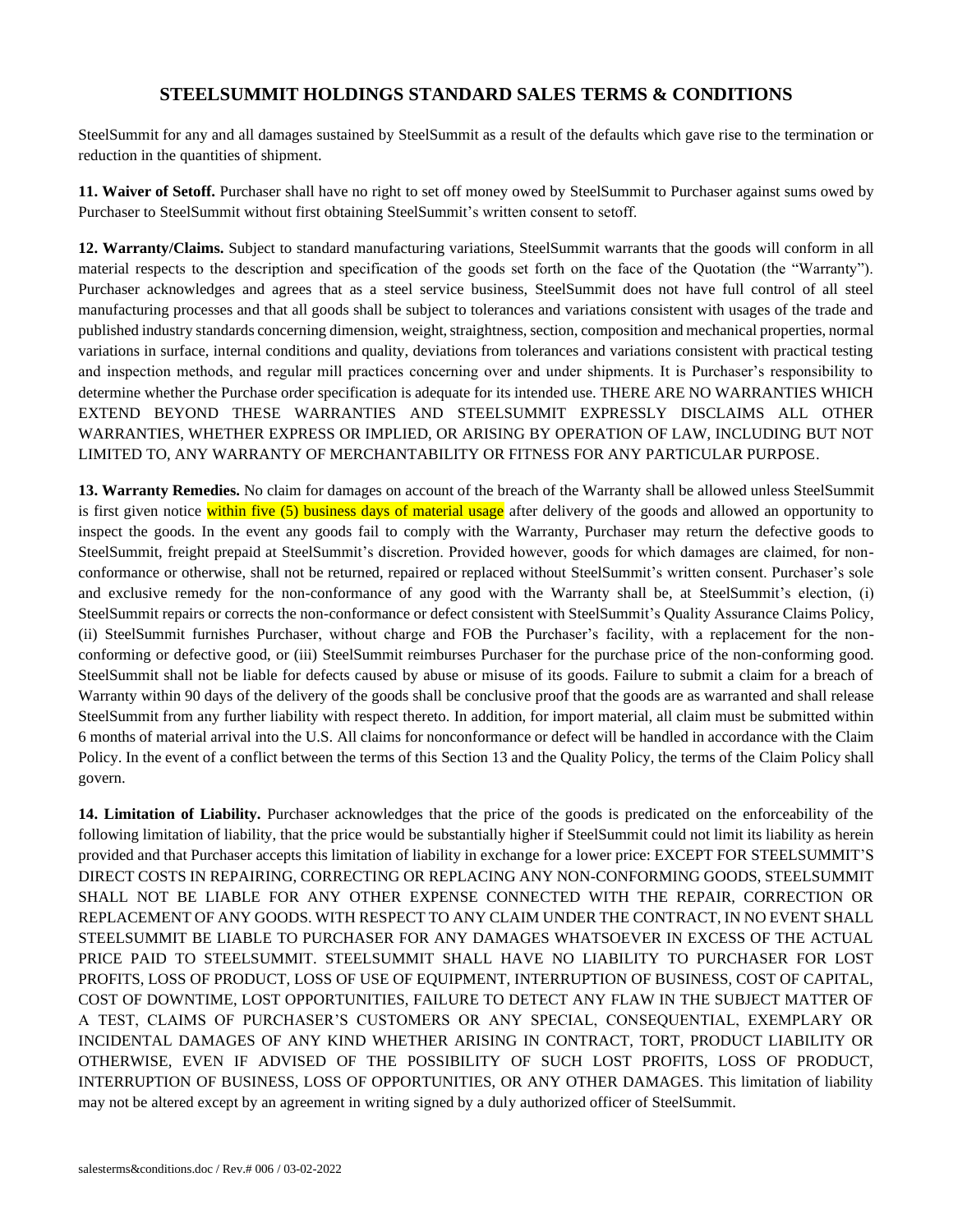If Purchaser is supplying SteelSummit's goods to a third party, Purchaser shall require the third party to agree to be bound by this Section. If Purchaser does not obtain this agreement for SteelSummit's benefit, Purchaser shall indemnify, defend and hold SteelSummit harmless from and against any and all claims made by the third party in excess of the limitations and exclusions of this article and shall pay all costs and expenses associated therewith, including, without limitation, attorney fees.

**15. Applicable Law.** The Contract shall be deemed to have been entered into and shall be construed according to the Uniform Commercial Code as adopted in the state of origin of shipment by SteelSummit. Purchaser agrees and submits to the exclusive jurisdiction of the federal and state courts of New York, without regard to the conflicts of laws principles thereof, for resolution of any disputes arising hereunder. Purchaser waives any objection based upon forum non conveniens or any objections to venue of any such action. PURCHASER SPECIFICALLY WAIVES ANY RIGHT TO A JURY TRIAL.

**16. Force Majeure or Other Excuse.** The supply, shipment and delivery of the goods are subject to, and SteelSummit shall not be liable for any delay in or impairment of performance resulting in whole or in part from, any war (whether or not declared), act of terrorism, strike, difference with workmen, accident, fire, flood, acts of God, delay in transportation, shortage of materials, equipment breakdowns, laws, regulations, orders or acts of any governmental agency or body or any cause beyond the reasonable control of SteelSummit, or if performance by SteelSummit becomes impracticable due to the occurrence of a contingency, the non-occurrence of which was a basic assumption on which the sale was made, basic assumptions of every SteelSummit contract include, but are not limited to, availability of raw material, accurate forecasting and timely releases of material. In any such event, SteelSummit shall have such additional time to perform as may be reasonably necessary and shall have the right to apportion its production among its Purchasers in such manner as it deems equitable.

**17. FUTURE TRADE RESTRICTIONS.** If at any point (i) there shall be imposed any import, export or other restrictions on interstate or international trade or commerce or there shall be enacted or otherwise issued any law, regulation, or order regulating or purporting to regulate any import, export or other restrictions on interstate or international trade or commerce in any way (such restrictions, laws, regulations and orders being hereinafter collectively referred to as "Trade Restrictions"), including, without limitation, any creation or increase (whether retaliatory or otherwise) of tariffs, import surcharges, antidumping or countervailing duties, fees, or any other form of charges whatsoever, or the imposition of any import or export quota or embargo, and (ii) SteelSummit's ability to perform any of its obligations to Purchaser is adversely affected thereby, or any of SteelSummit's underlying economic assumptions with respect to any transaction with Purchaser become inaccurate in any respect, SteelSummit shall have the option either (a) to terminate its obligations to Purchaser in whole or in part by written notice to Purchaser, without incurring any liability to Purchaser thereby, or (b) to continue to perform all of its obligations hereunder in respect of deliveries of the goods or performance of the services, and in either case (except, if the contract between SteelSummit and Purchaser is terminated in its entirety), SteelSummit shall have the right to increase the price of the goods or services by an amount equal to the full amount of all such tariffs, surcharges, duties, fees, and other charges, and any other cost or expense, imposed on or incurred by SteelSummit in connection with the sale of goods or the performance of services as a result of the imposition, enactment or issuance of any Trade Restriction.

**18. Statutes of Limitation.** Any action against SteelSummit based on SteelSummit's alleged breach of its obligations hereunder must be commenced within one (1) year after the cause of action has accrued.

**19. Assignment.** Purchaser shall not assign any of its rights, or delegate any of its duties, under these terms and conditions without the prior written consent of SteelSummit, and any attempt to do so shall be void.

**20. Entire Agreement.** Purchaser's order, subject to these Terms and Conditions and the terms of SteelSummit's Acknowledgment, shall constitute the entire agreement between SteelSummit and Purchaser for sale of the goods or services specified on the Quotation, superseding all other agreements between SteelSummit and Purchaser respecting the transaction contemplated herein, whether written or oral, including, but not limited to, any documents, correspondence, brochures, advertisements or other memoranda respecting the goods.